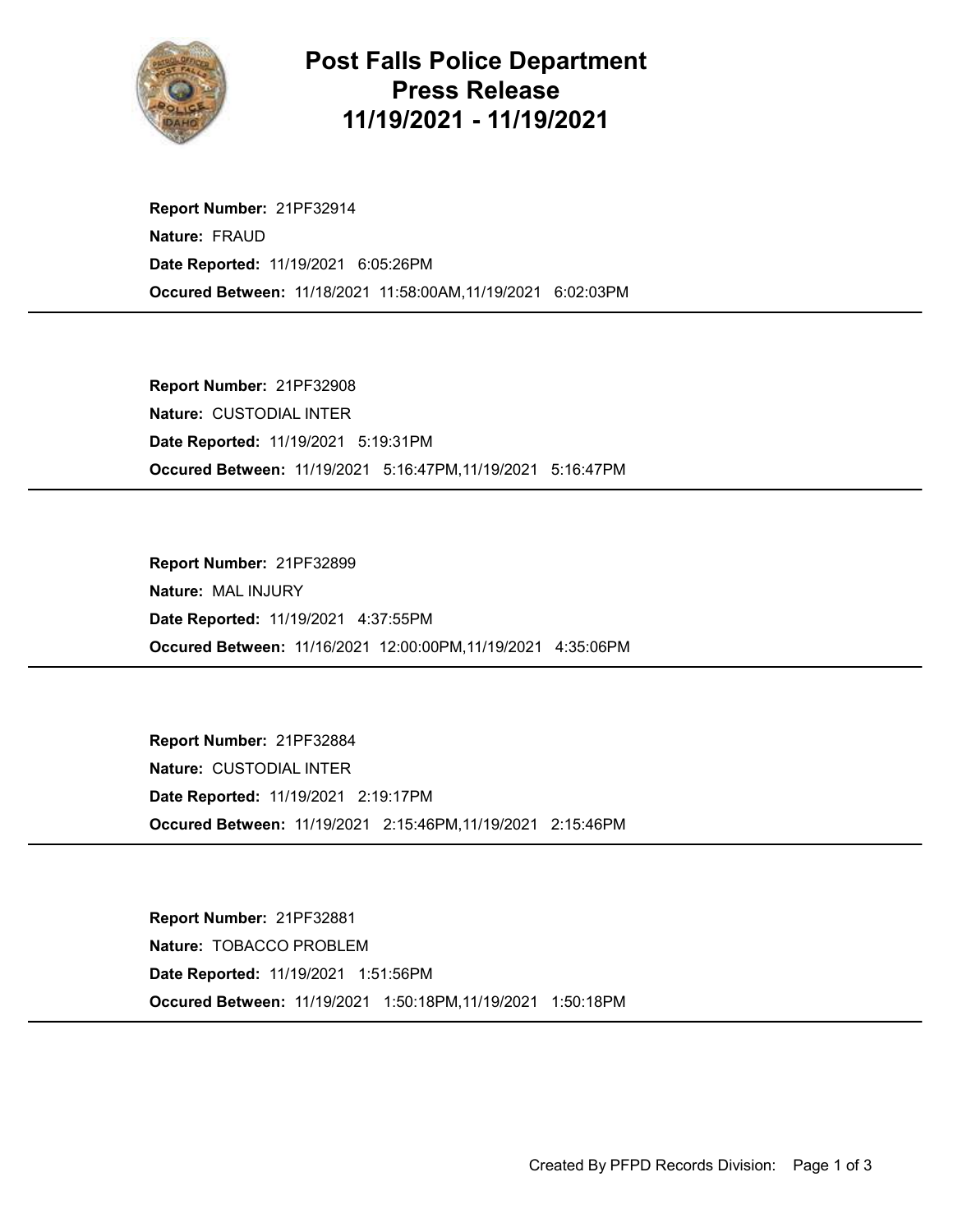Occured Between: 11/19/2021 1:49:25PM,11/19/2021 1:49:25PM Report Number: 21PF32880 Nature: FRAUD Date Reported: 11/19/2021 1:50:52PM

Occured Between: 11/11/2021 3:00:00PM,11/15/2021 8:00:00AM Report Number: 21PF32874 Nature: CHILD ABUSE Date Reported: 11/19/2021 1:12:09PM

Occured Between: 5/1/2021 12:00:00AM,11/19/2021 1:03:33PM Report Number: 21PF32870 Nature: RAPE Date Reported: 11/19/2021 1:03:41PM

Occured Between: 11/19/2021 12:58:30PM,11/19/2021 12:58:30PM Report Number: 21PF32869 Nature: AGENCY ASSIST Date Reported: 11/19/2021 12:58:53PM

Occured Between: 11/19/2021 12:37:17PM,11/19/2021 12:37:17PM Report Number: 21PF32866 Nature: CHILD ABUSE Date Reported: 11/19/2021 12:37:38PM

Occured Between: 11/19/2021 10:39:05AM,11/19/2021 10:39:05AM Report Number: 21PF32848 Nature: ACCIDENT PD Date Reported: 11/19/2021 10:40:08AM